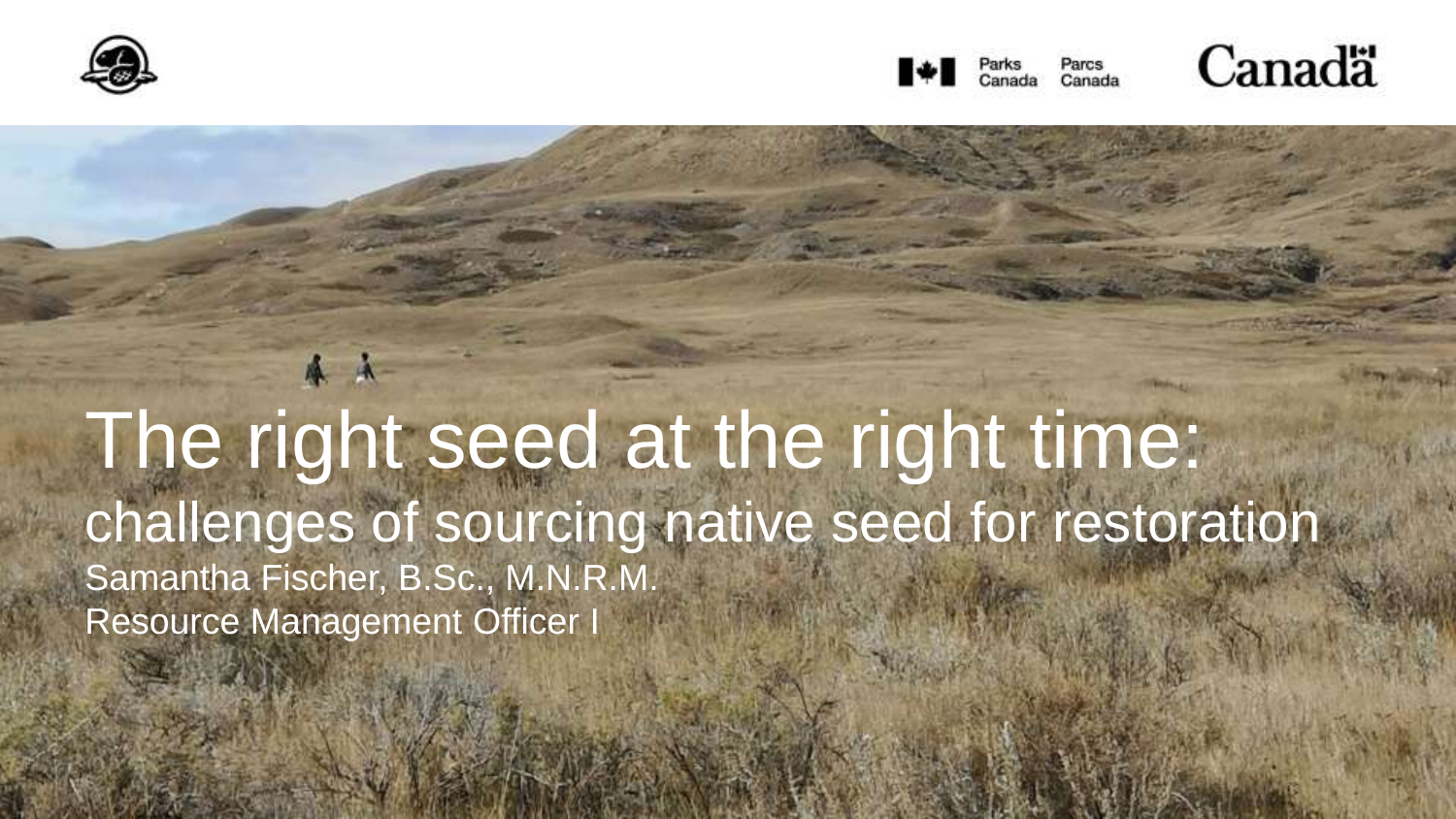

### The right seed?

- Genetically diverse
- Weed free
- Locally adapted



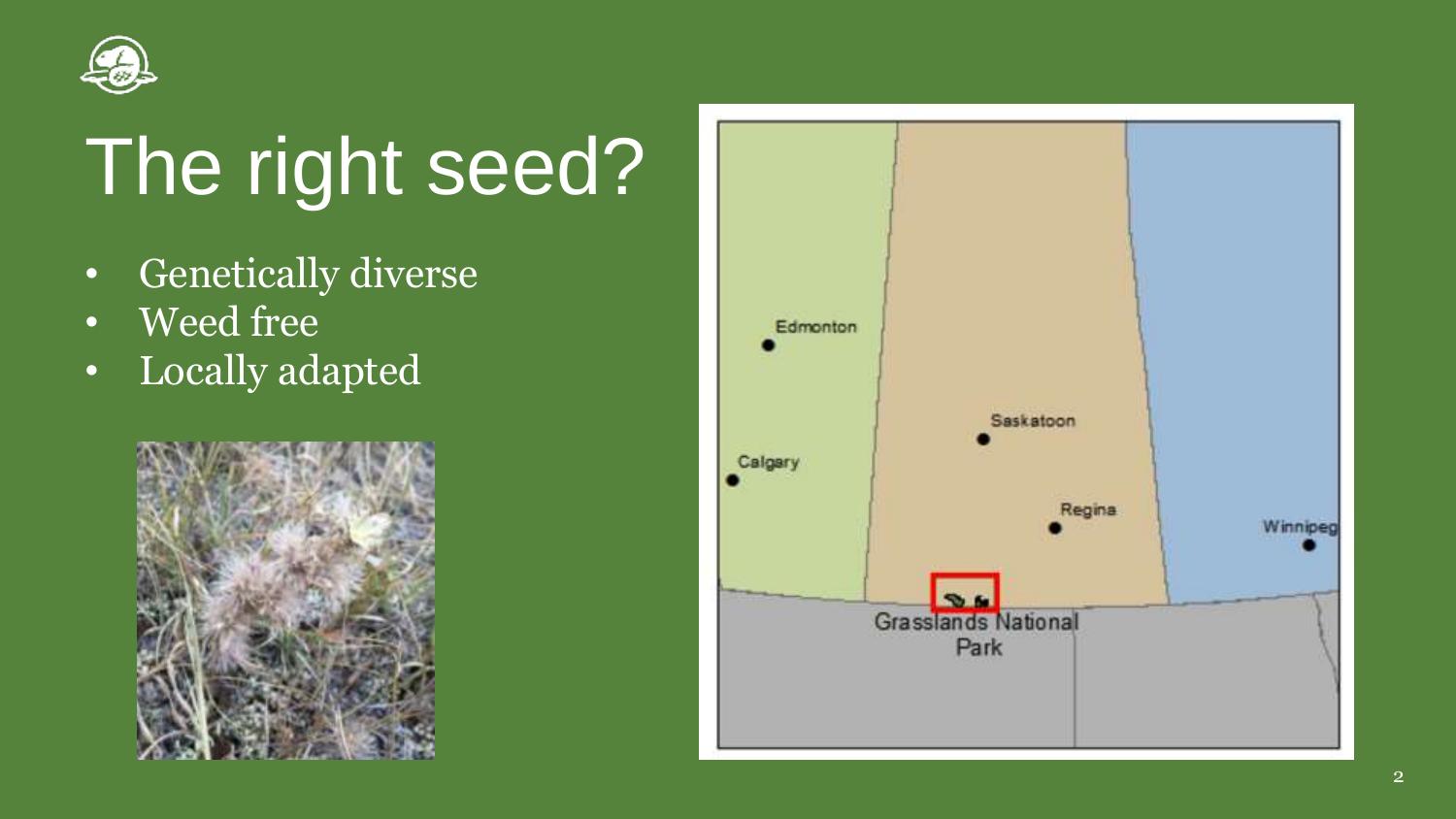

#### Local Seed

- Adapted to local conditions
	- Climate
	- Soil
	- Elevation
	- Day length
- Conditions at Grasslands National Park (GNP)
	- Low precipitation levels
	- Extreme seasonal fluctuations in temperature
	- Elevations ranging from ~2450-3300 feet

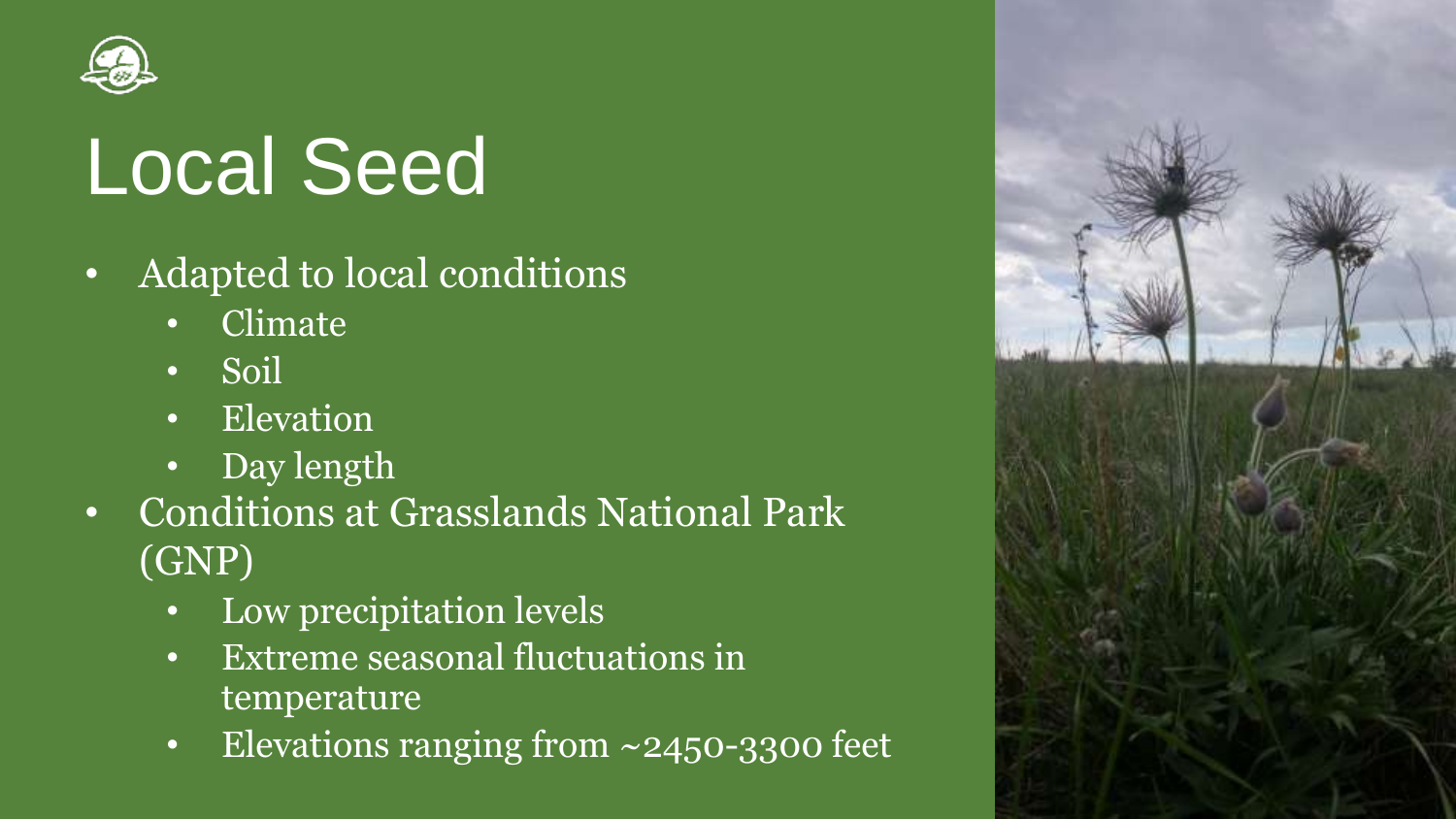

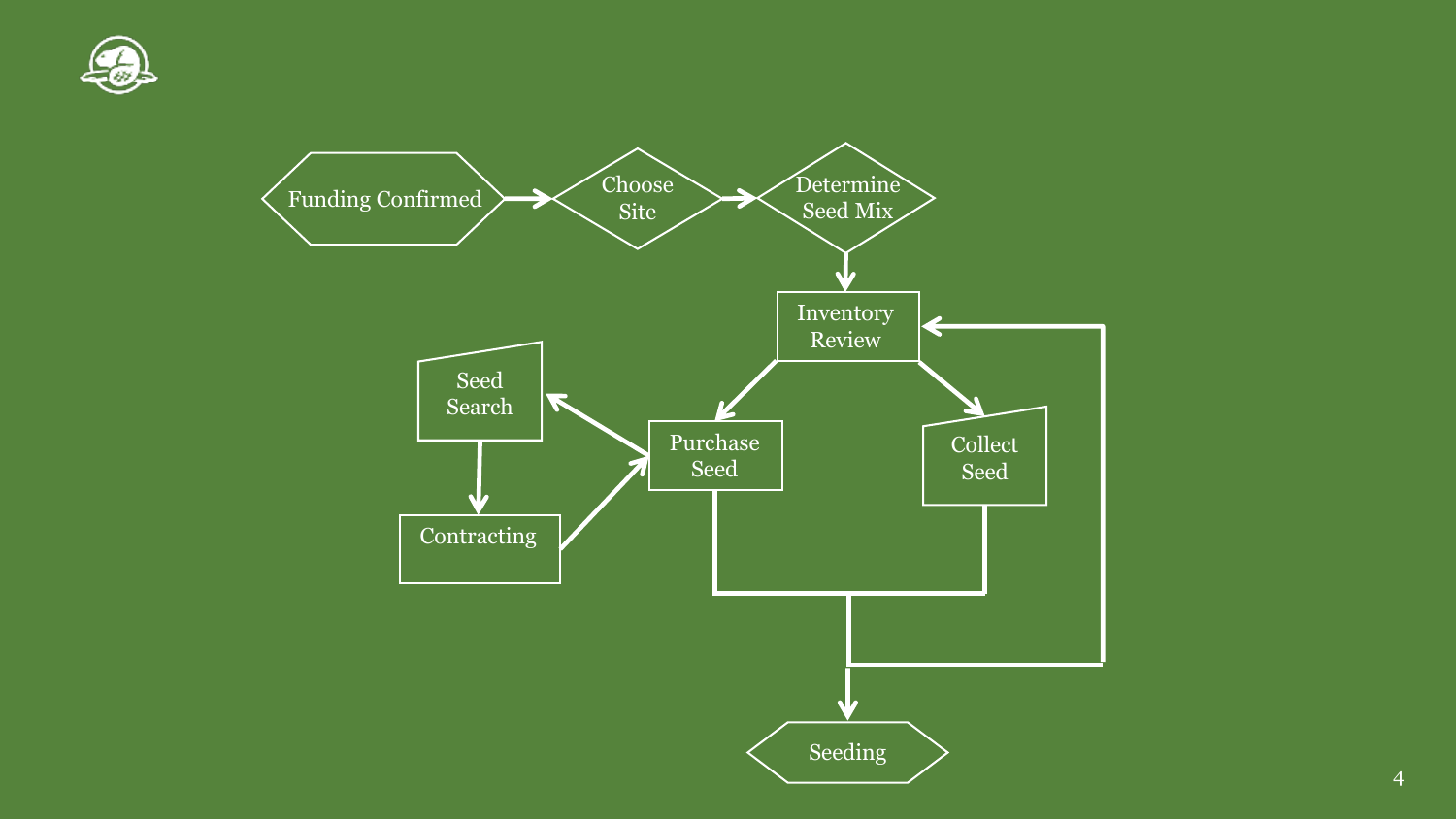

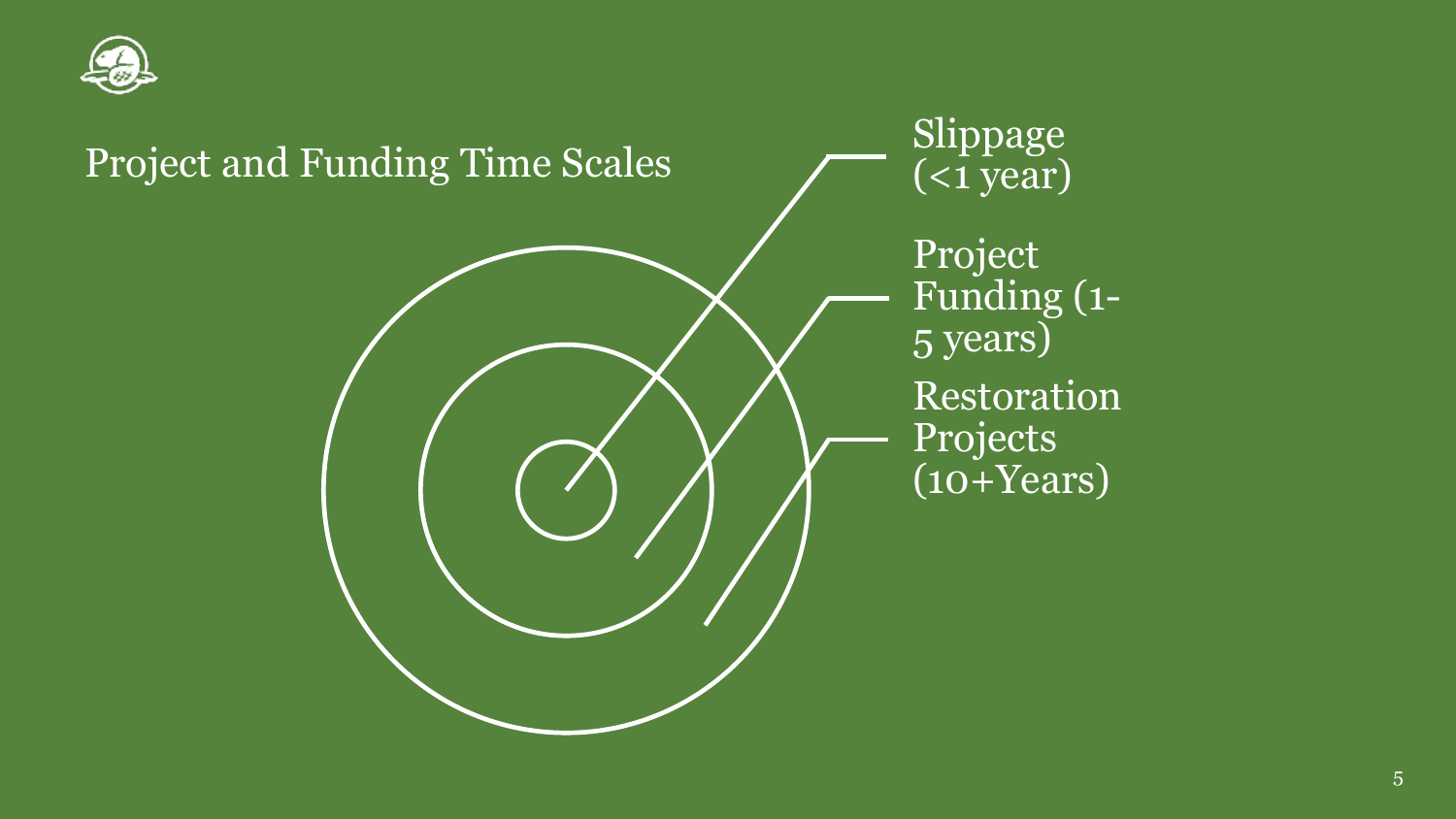

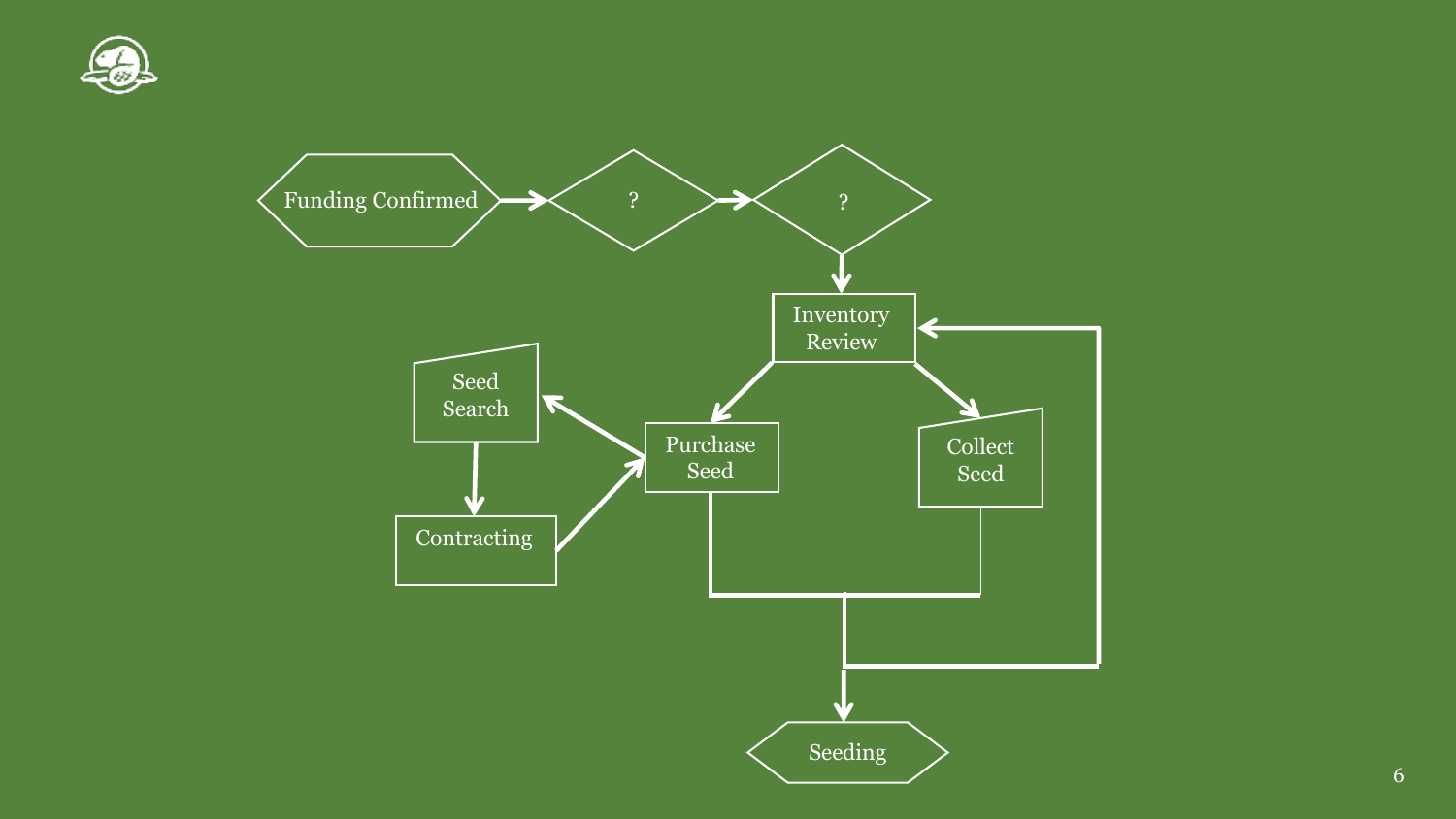







# How does Grasslands National Park meet this challenge?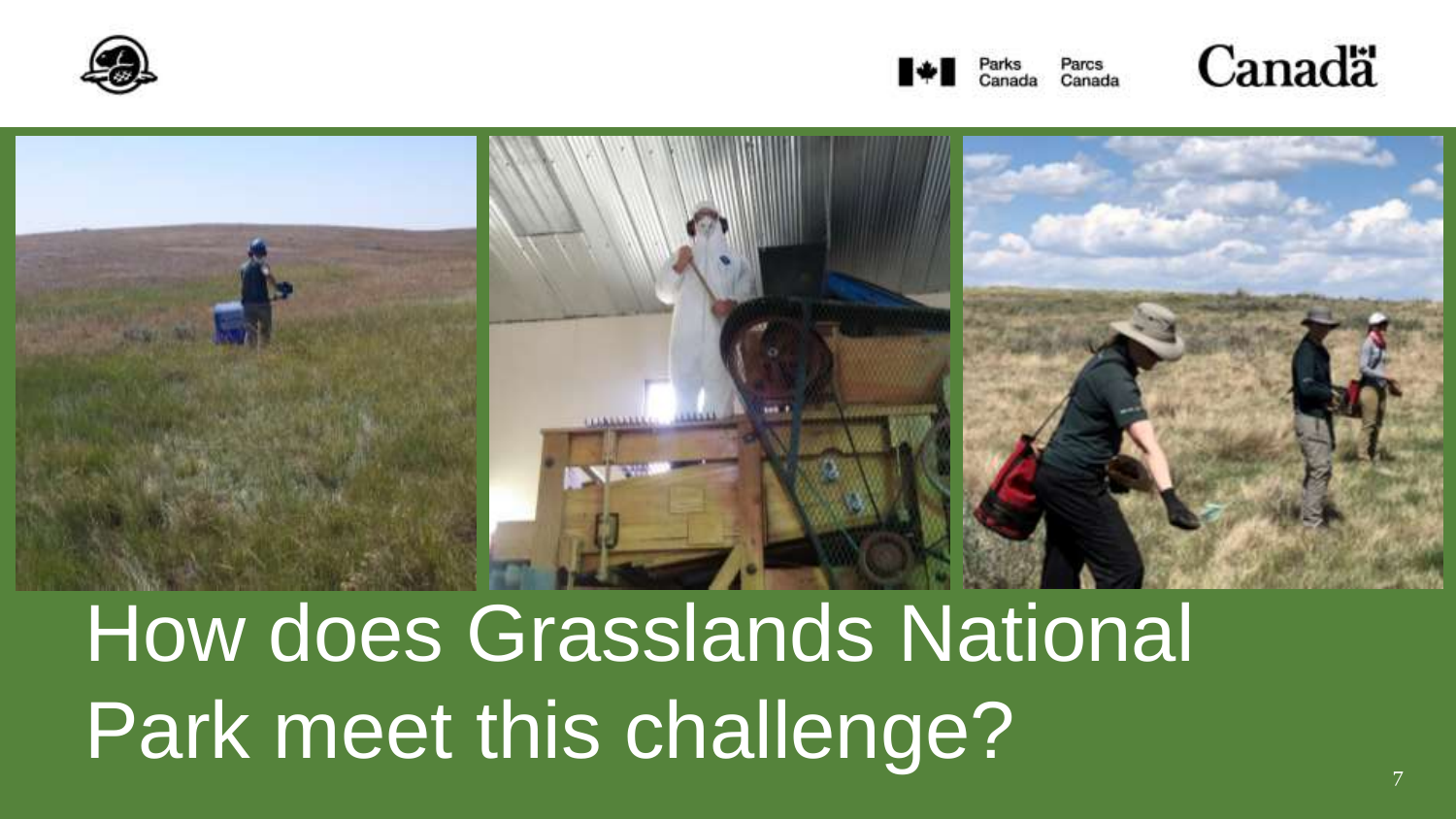

#### Diversify Seed Acquisition

Seed Acquisition

Collect Seed

Purchase on Open Market

Seed Grower Agreements

Nursery

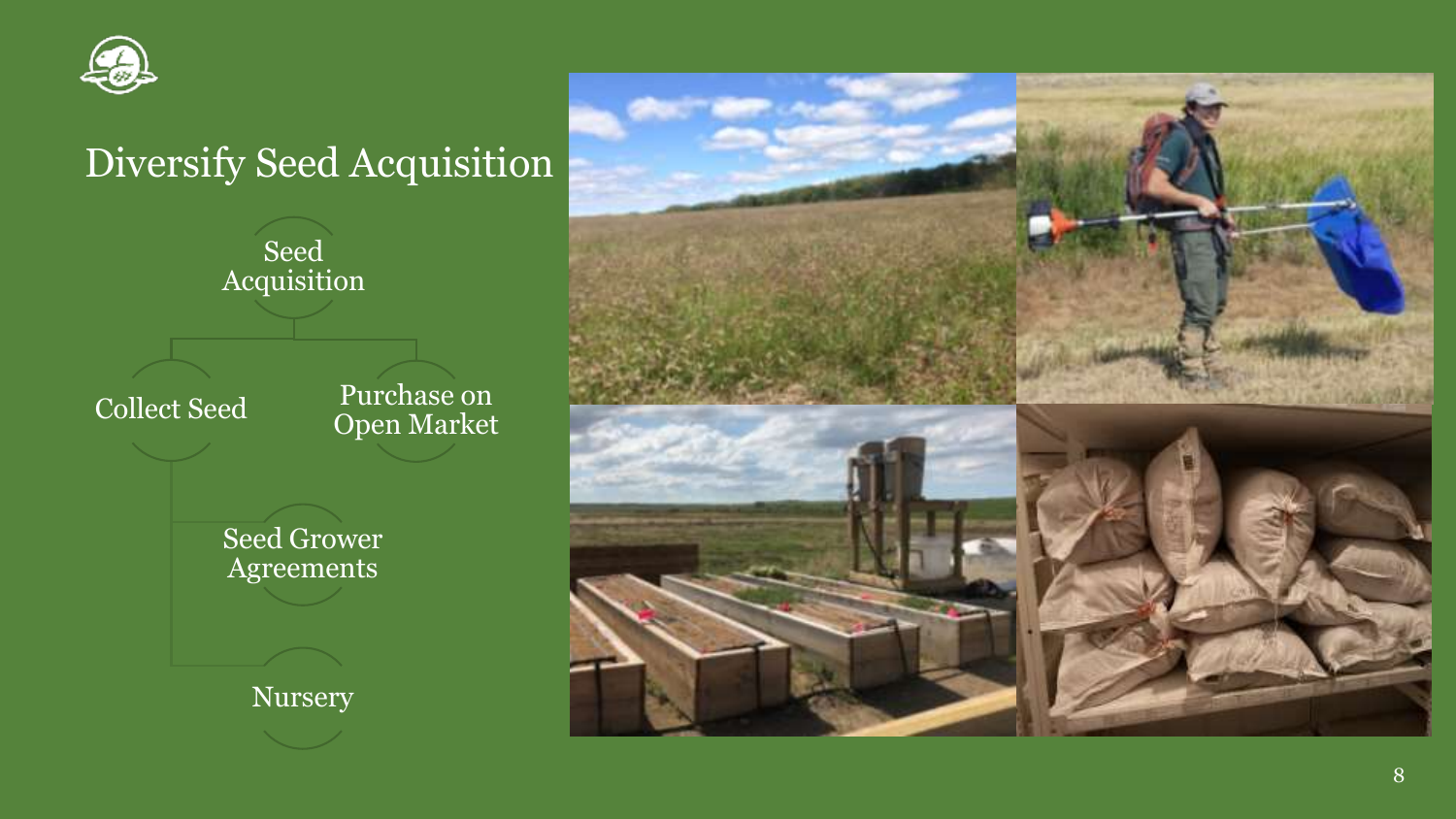

# Seed collection at Grasslands National Park

- 1-6 collecting staff
- 794 man hours
- $\sim$  50% cleaning, 46% collecting, and 4% scouting
- 46 species collected

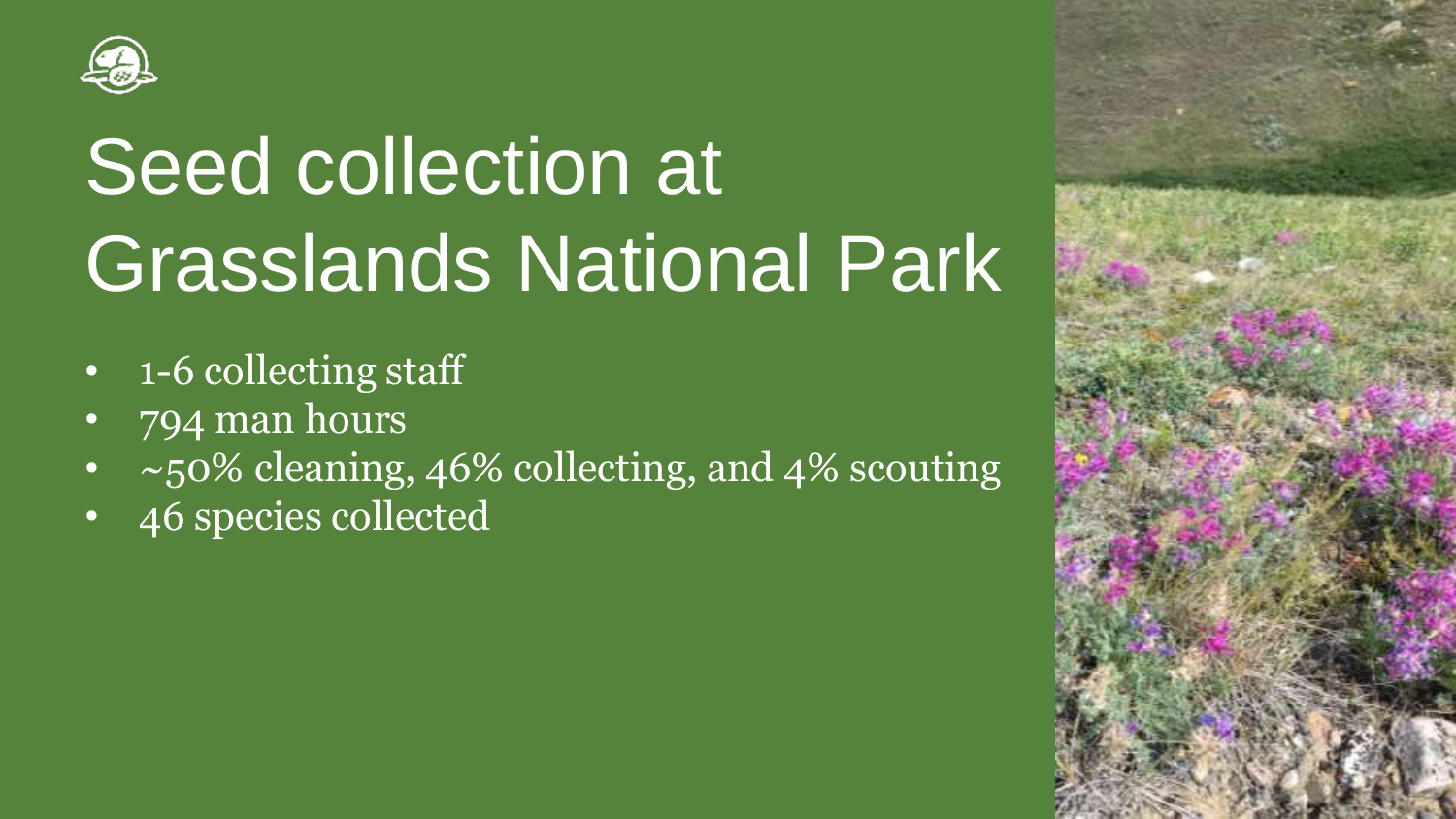

## **Seed Grower Agreements**

- Purpose is to propagate seed with GNP genetics
- GNP provides seed for establishment
- Initial seed investment returned once the field is productive
- GNP has first right of refusal for seed in the future, and receives a discounted rate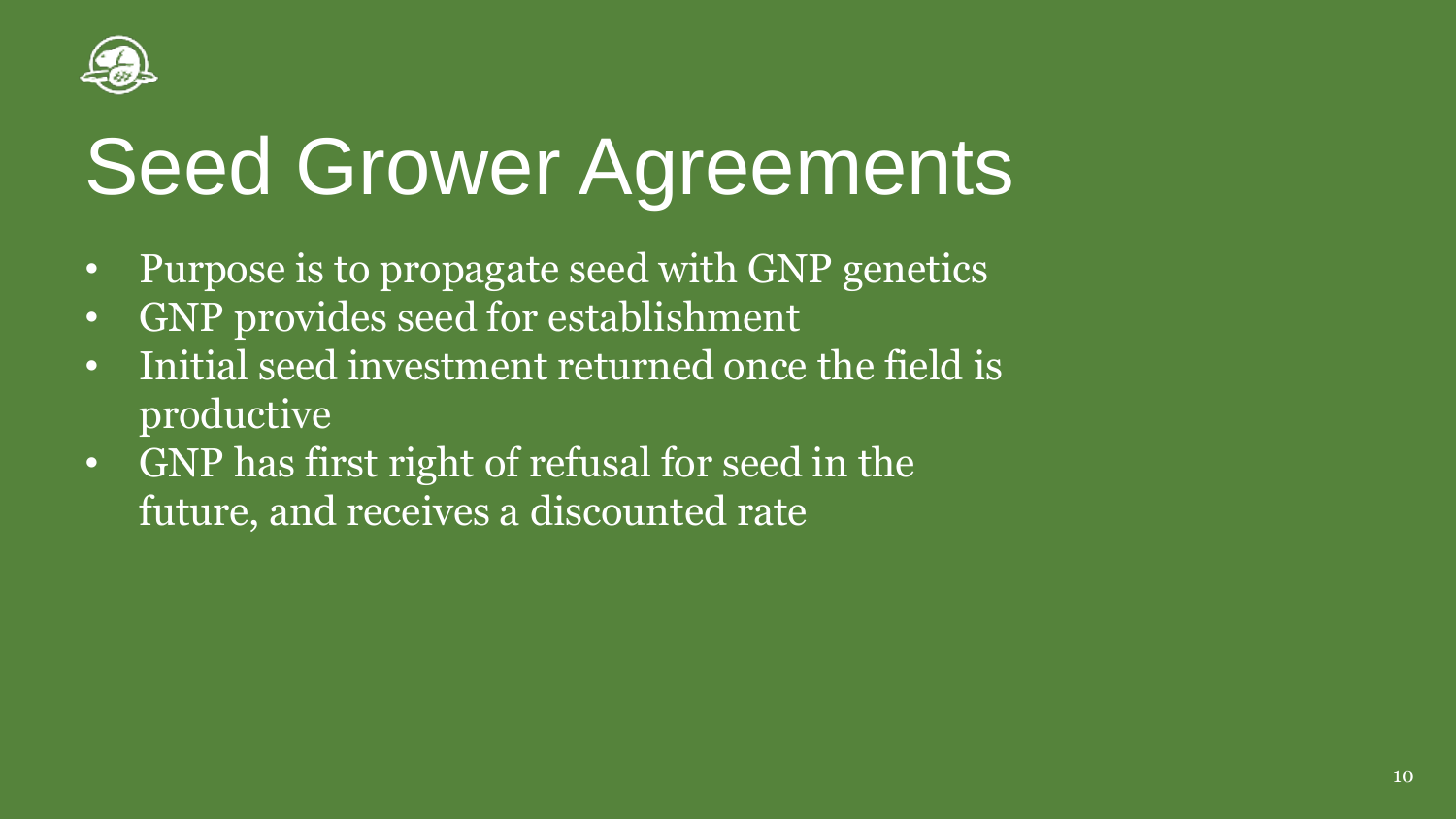

## Native Forb Nursery

- 6  $16''$ <sup>\*</sup>4' raised beds
- 11 species
- Gravity driven watering system
- Direct seeding and plugs are used for planting

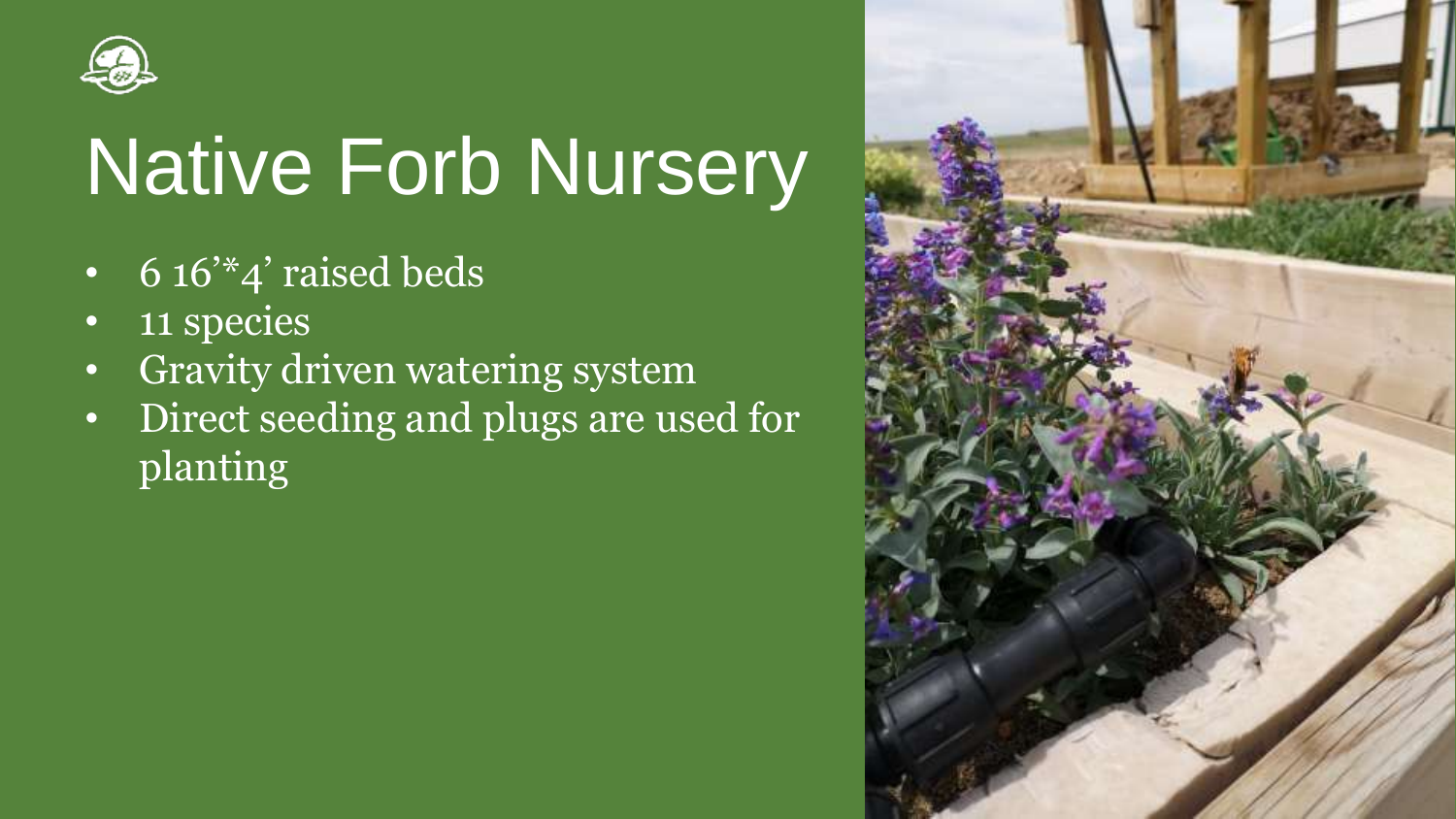

## Purchasing seed from the open market

- Wild versus propagated seed
- Seed source
- Seed certificate
- Generation
- Price
- Quantity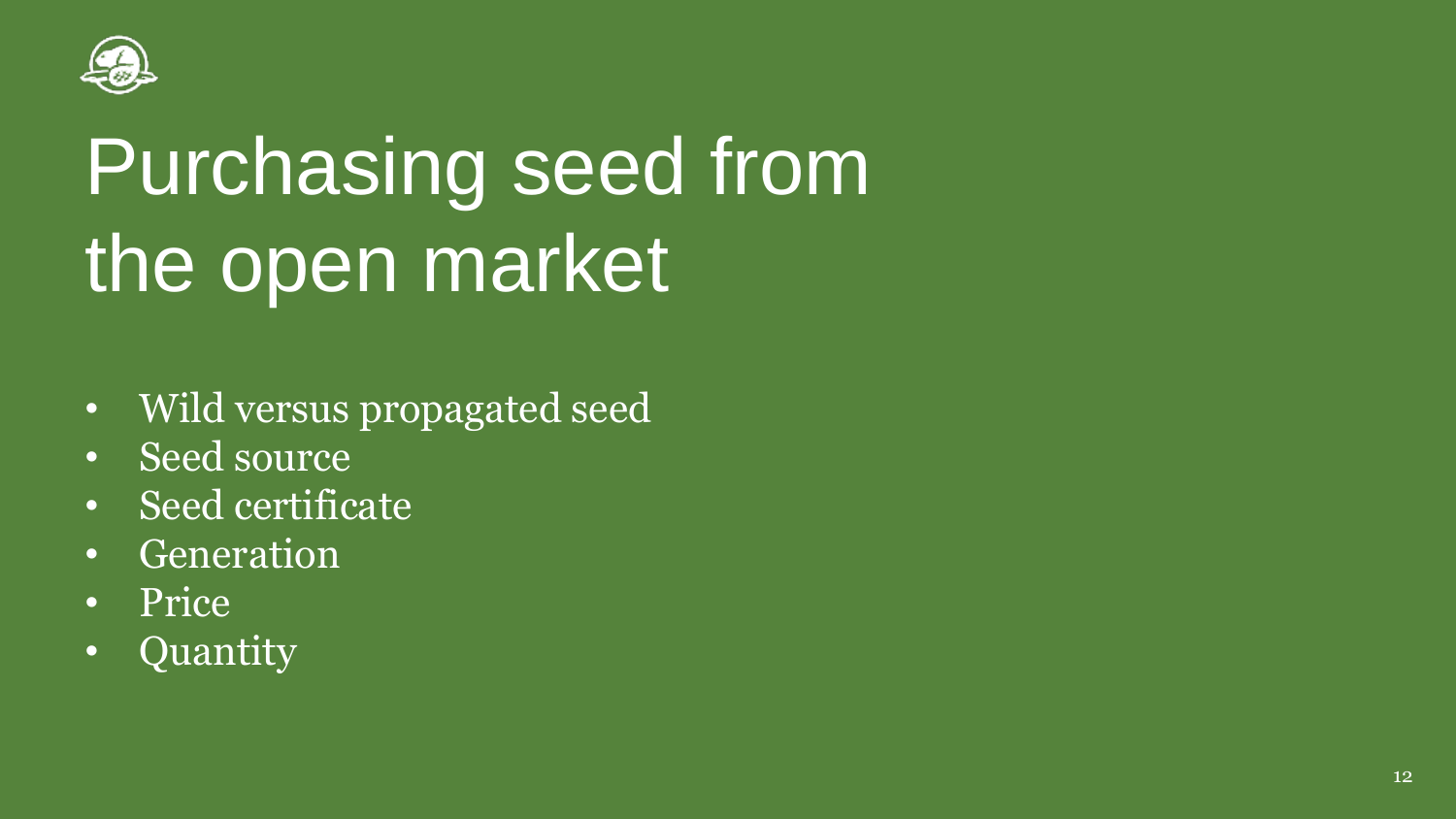





## Pros and cons of different acquisition strategies

| <b>Acquisition strategy</b> | $$^{\$}$ | Time       |    |  | <b>Quantity Species Diversity Genetic Diversity Pressure on wild populations Handling</b> |  |
|-----------------------------|----------|------------|----|--|-------------------------------------------------------------------------------------------|--|
| Seed collection             |          |            | XV |  |                                                                                           |  |
| Seed grower agreements      |          | $X\lambda$ |    |  |                                                                                           |  |
| Nursery                     |          |            |    |  |                                                                                           |  |
| Open market purchasing      |          |            |    |  |                                                                                           |  |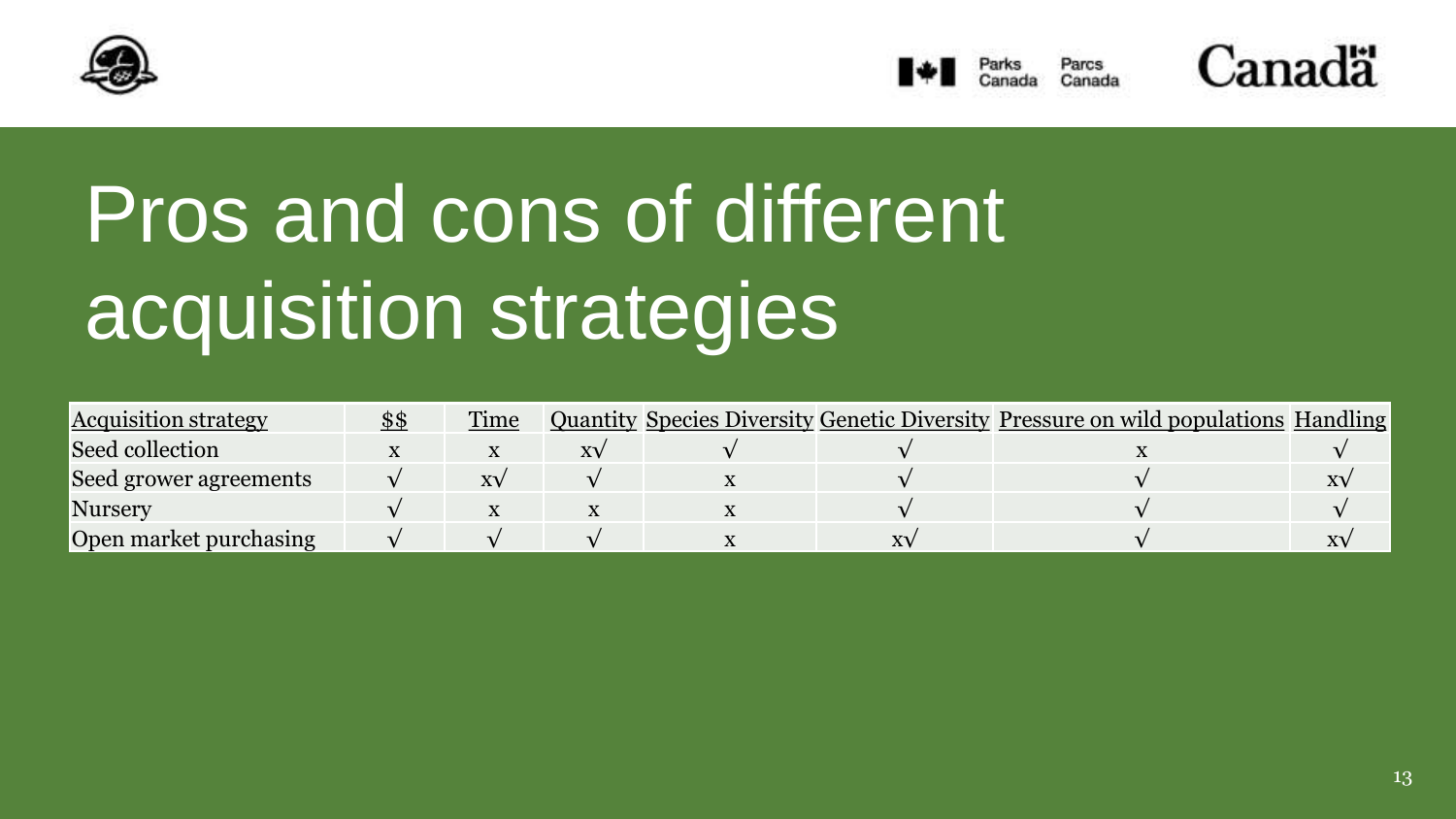

# Increasing Seed Longevity

- Collection
- Drying
- Storage
- Seeding

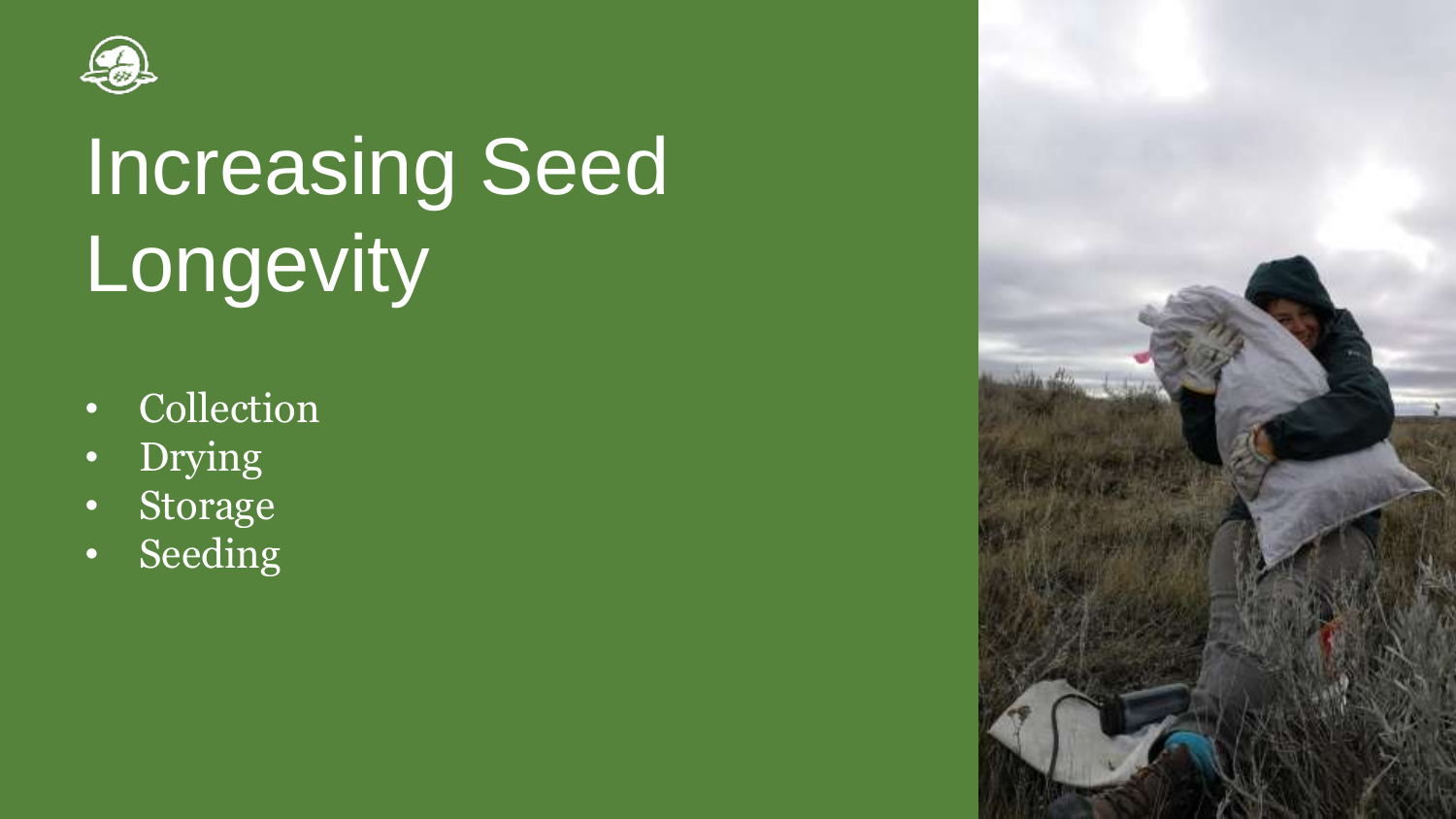





#### **Collection**

- Timing collection
- Best handling practices
- Selective harvesting
- Capturing genetic diversity
- Keep good records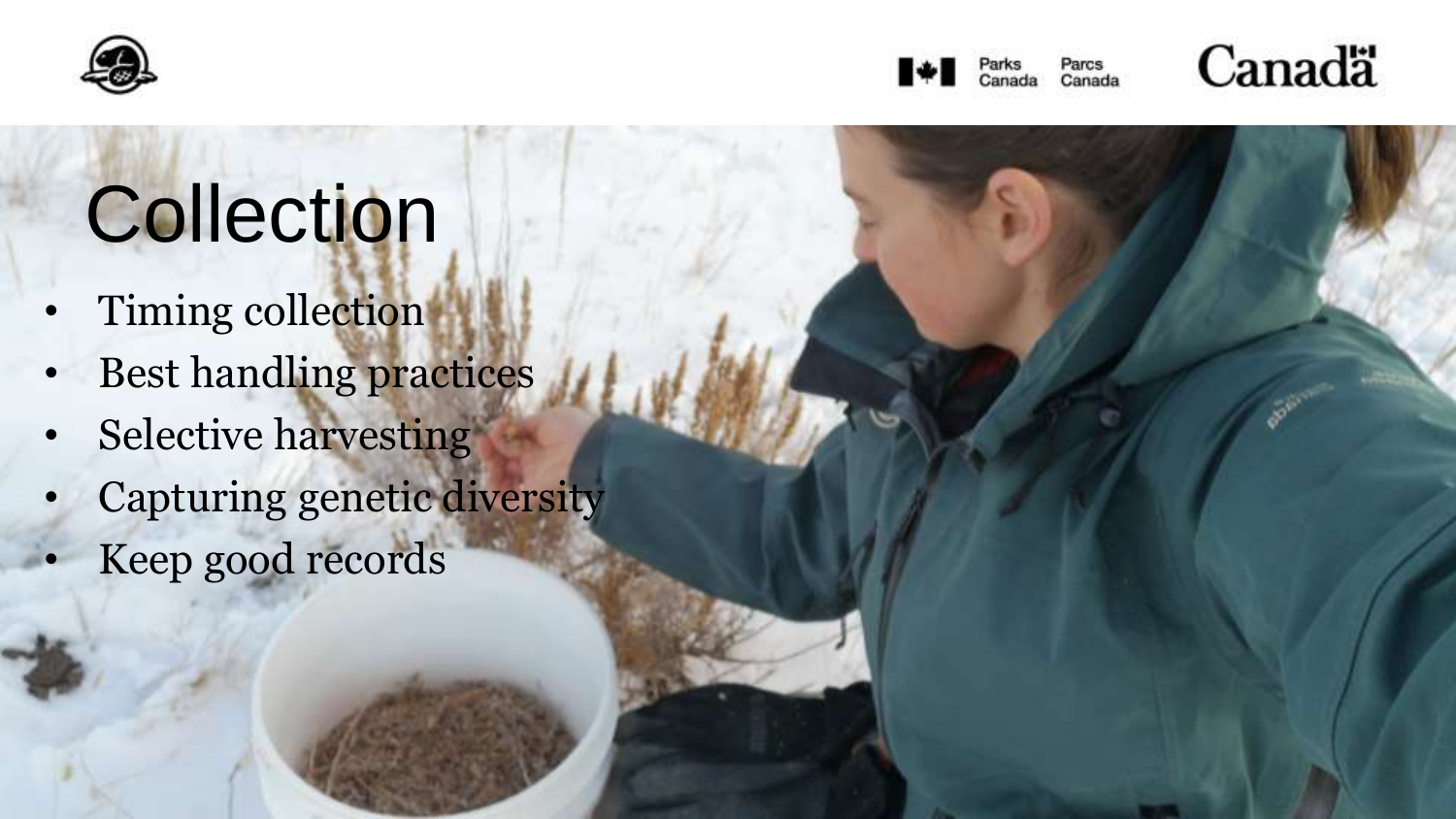

# Drying and **Cleaning**

- Bagging in the field
- Transport to base
- Getting seed spread out quickly
- Dry before cleaning
- Prioritize seed lots

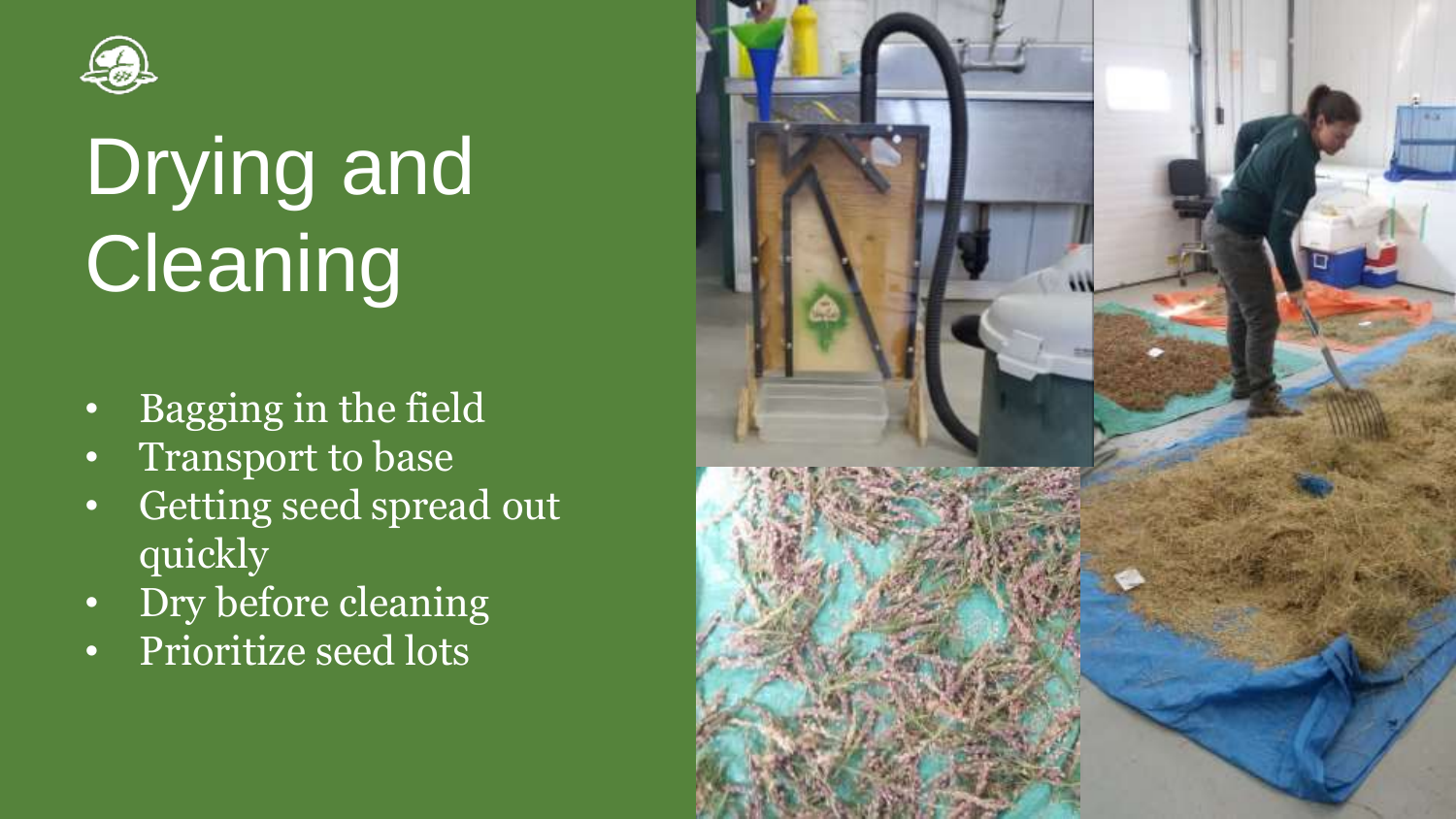

## **Storage**

- Use hermetically sealed containers
- Forb and shrub seed lots stored frozen
- Grass lots and large forb/shrub lots stored at  $4$ -7 <sup>o</sup>C and below 30% eRH
- Limit entry into cold storage room

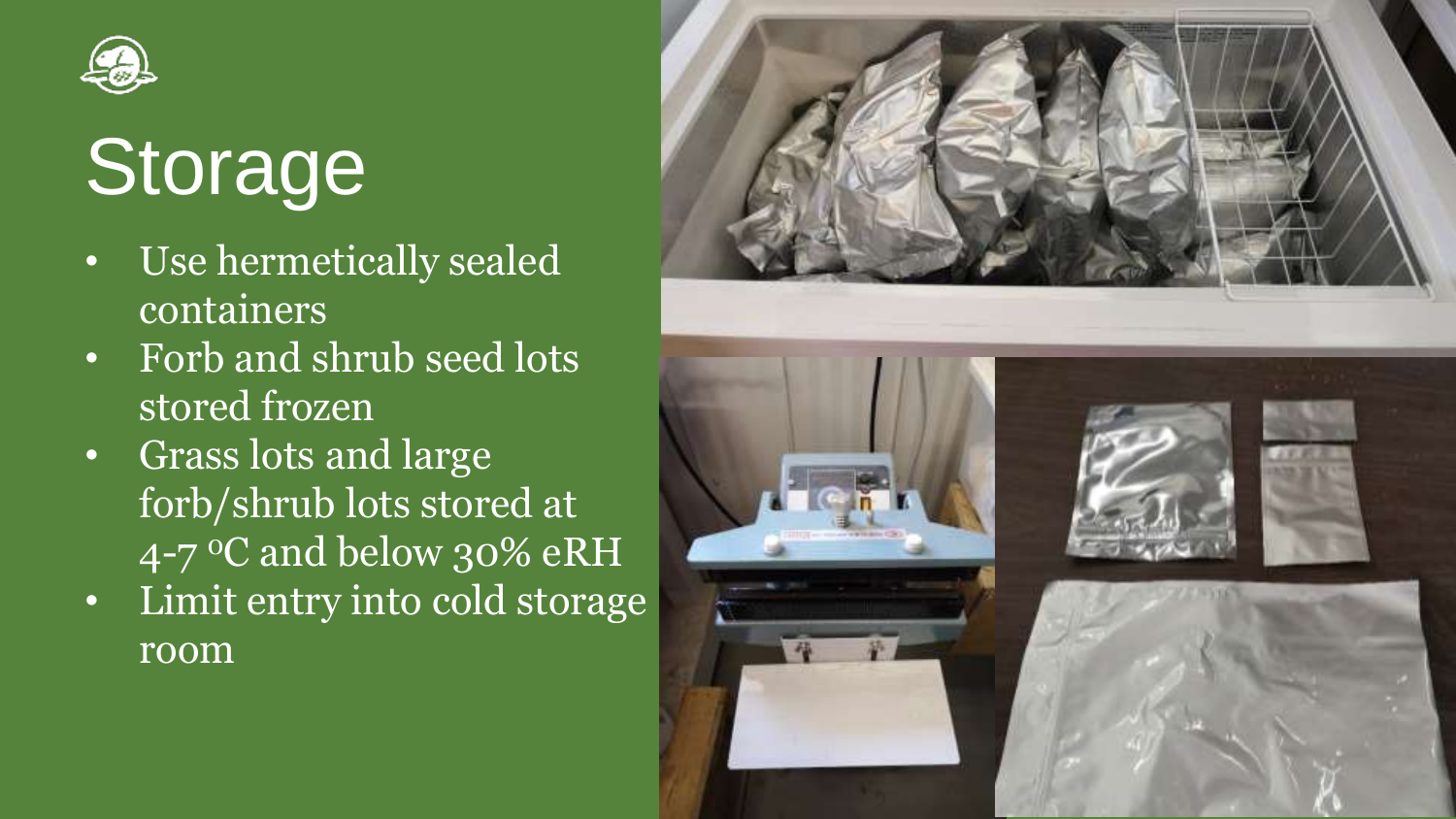





18



- Seeding plan
- Seed lot selection

• Germination and purity tests • Allow frozen seed to reach room temperature Iix seed as close to seeding date as possib • Timing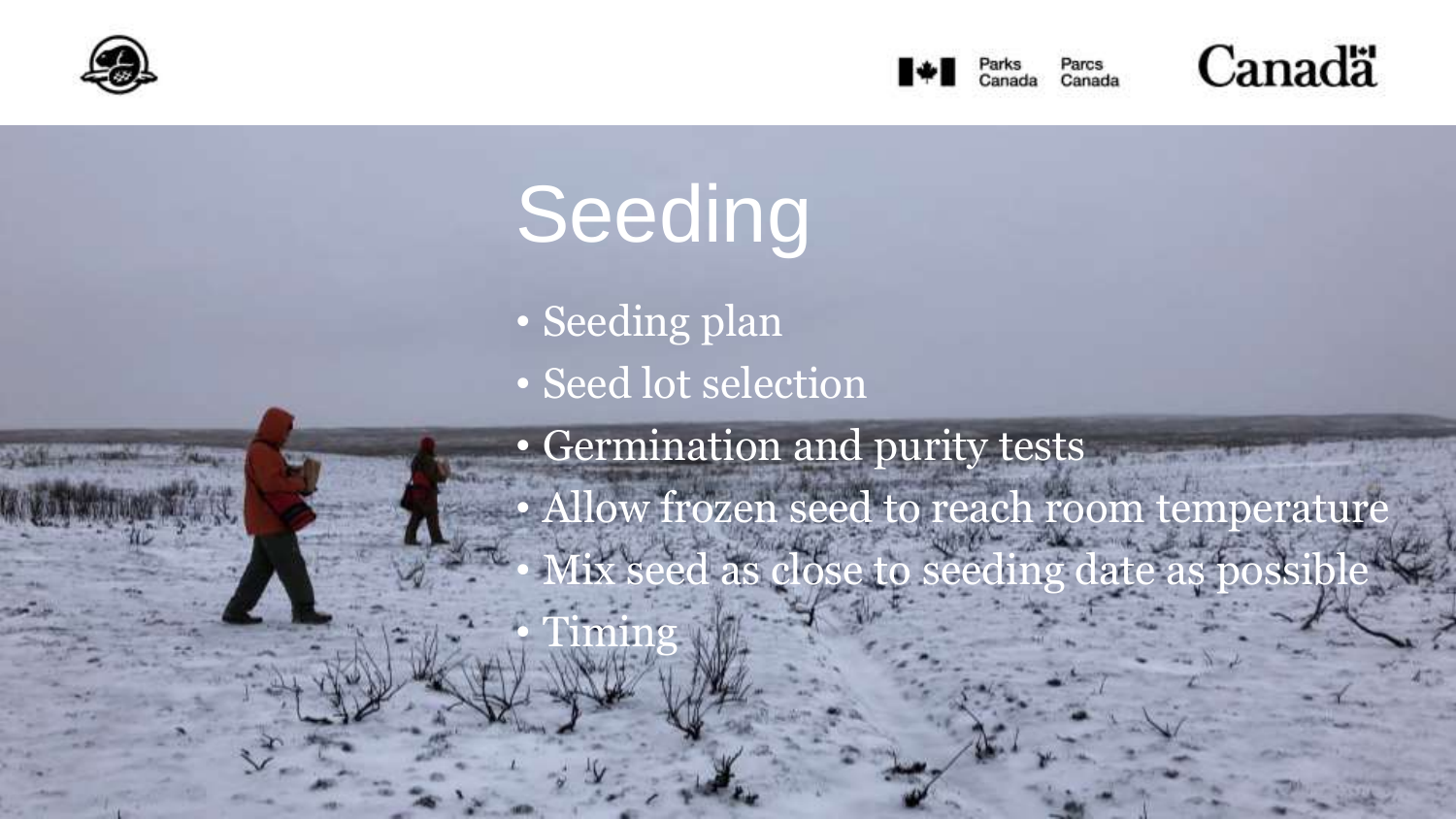





| Rank          | <b>Site</b>                                                                 | <b>Rank</b>    | Seed Type                                           |
|---------------|-----------------------------------------------------------------------------|----------------|-----------------------------------------------------|
|               | Native prairie with no or limited invasive alien plant                      |                | Wild                                                |
| $\mathcal{P}$ | species present.<br>Native prairie with moderate invasive alien plant       | $\overline{2}$ | Propogated seed known source and no trait selection |
| 3             | species present.<br>Current or historic agriculture site with high invasive | 3              | Ecovar                                              |
|               | alien plant species abundance.                                              | 4              | Cultivar (certified seed)                           |

## **Prioritizing seed acquisition**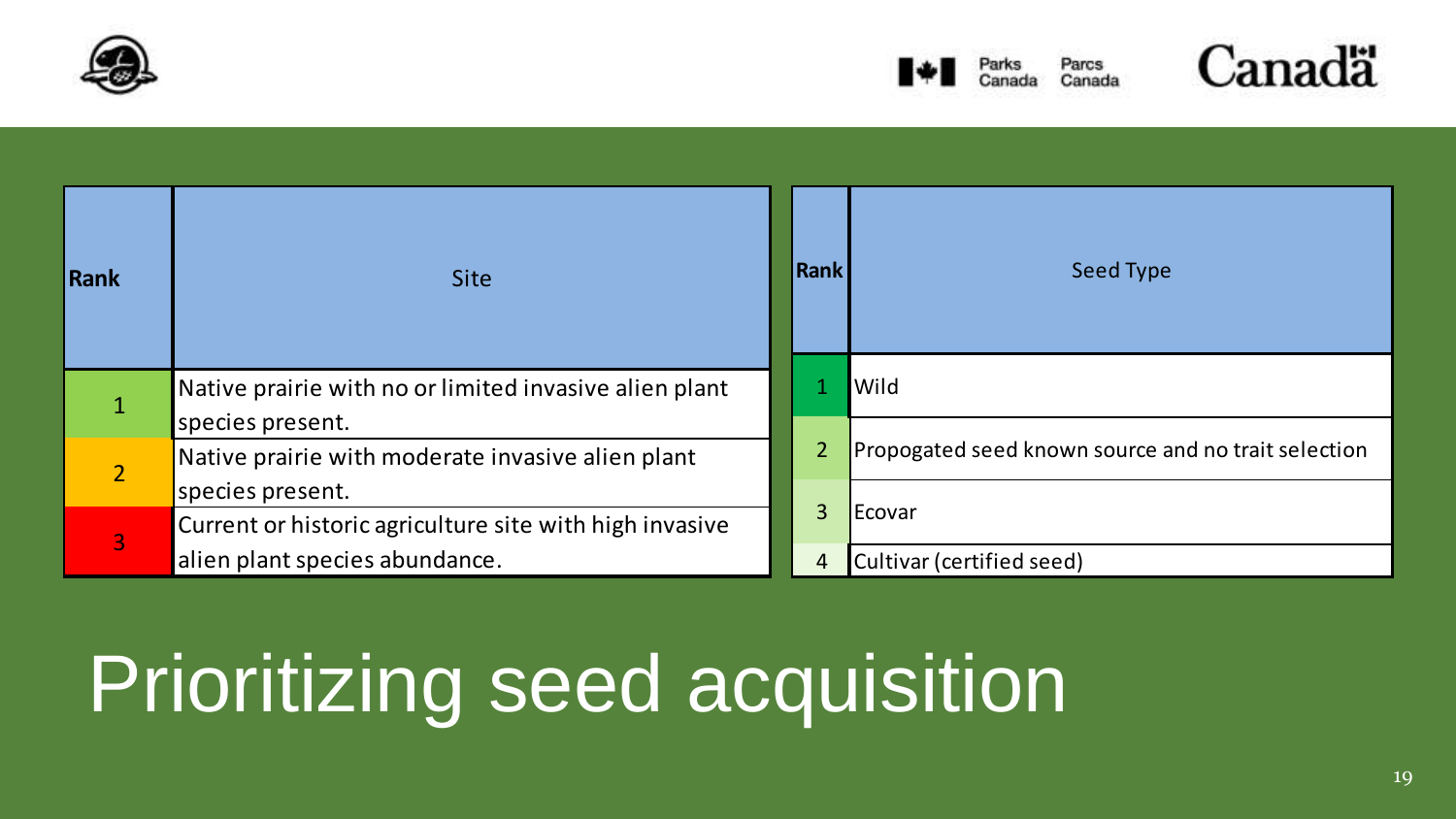







|                |                       | <b>Local</b>          |                           | <b>Ecoregion</b>   |                           |                |              |                    | <b>Ecozone</b>          |       |       |                    |                    |  |
|----------------|-----------------------|-----------------------|---------------------------|--------------------|---------------------------|----------------|--------------|--------------------|-------------------------|-------|-------|--------------------|--------------------|--|
| Seed<br>Source | <b>GNP West Block</b> | <b>GNP East Block</b> | Adjacent lands            | <b>DMG1.1</b>      | MG1.4                     | MG1.1          | <b>MG1.2</b> | <b>MG1.3</b>       | <b>MMG1.1</b>           | AP1.1 | FF1.1 | NF1.1              | <b>NF1.2</b>       |  |
| Rank 1         | X                     | X                     | $\boldsymbol{\mathsf{X}}$ |                    |                           |                |              |                    |                         |       |       |                    |                    |  |
|                |                       |                       |                           |                    |                           |                |              |                    |                         |       |       |                    |                    |  |
| Rank 2         |                       |                       |                           | $\pmb{\mathsf{X}}$ | $\boldsymbol{\mathsf{X}}$ |                |              |                    |                         |       |       |                    |                    |  |
| Rank 3         |                       |                       |                           |                    |                           | $\pmb{\times}$ | X            |                    |                         |       |       |                    |                    |  |
| Rank 4         |                       |                       |                           |                    |                           |                |              | $\pmb{\mathsf{X}}$ | $\mathsf{\overline{X}}$ |       |       |                    |                    |  |
| Rank 5         |                       |                       |                           |                    |                           |                |              |                    |                         | X     | X     | $\pmb{\mathsf{X}}$ | $\pmb{\mathsf{X}}$ |  |

#### Prioritizing seed acquisition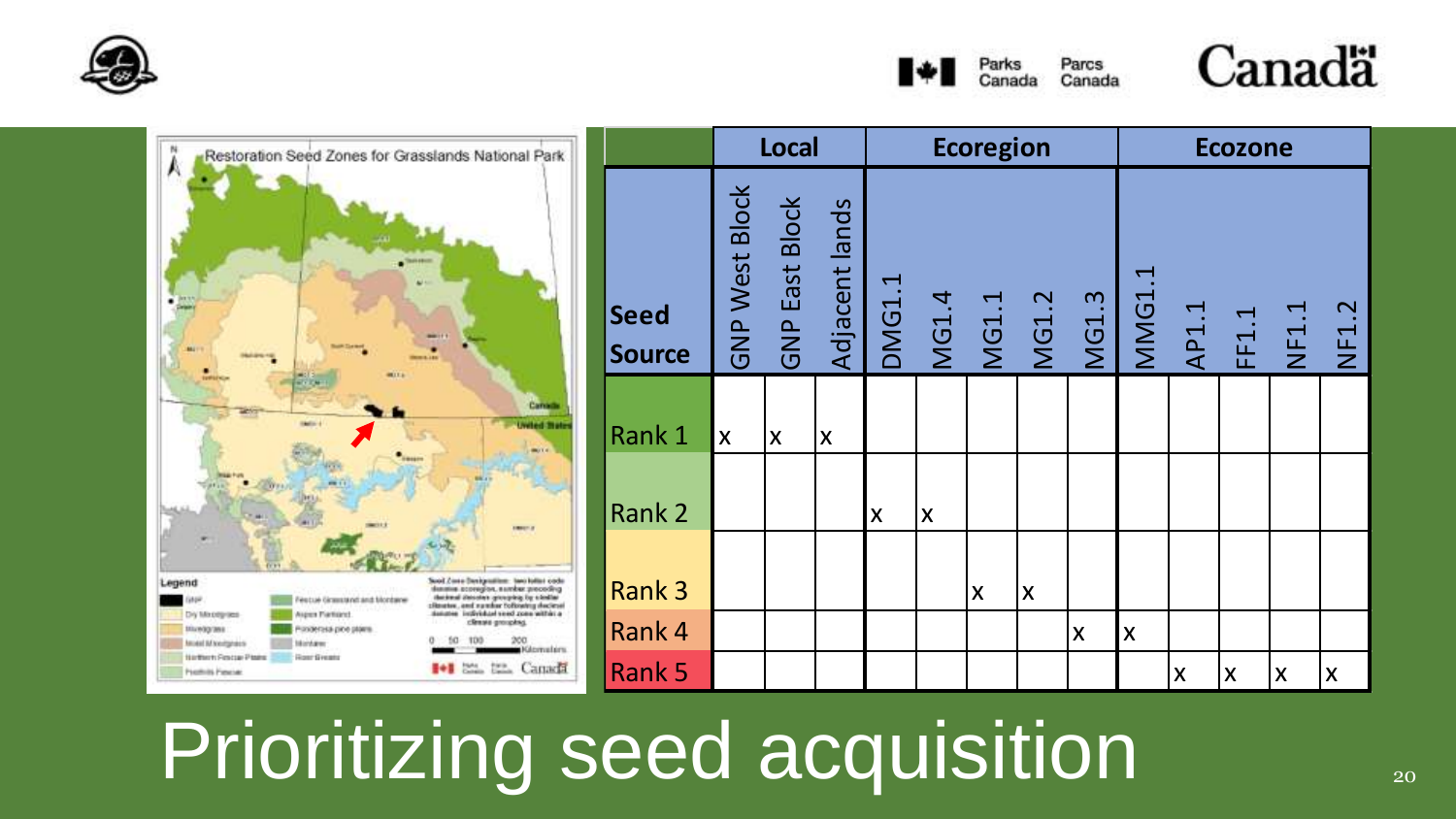

#### Prioritize seed collection and use